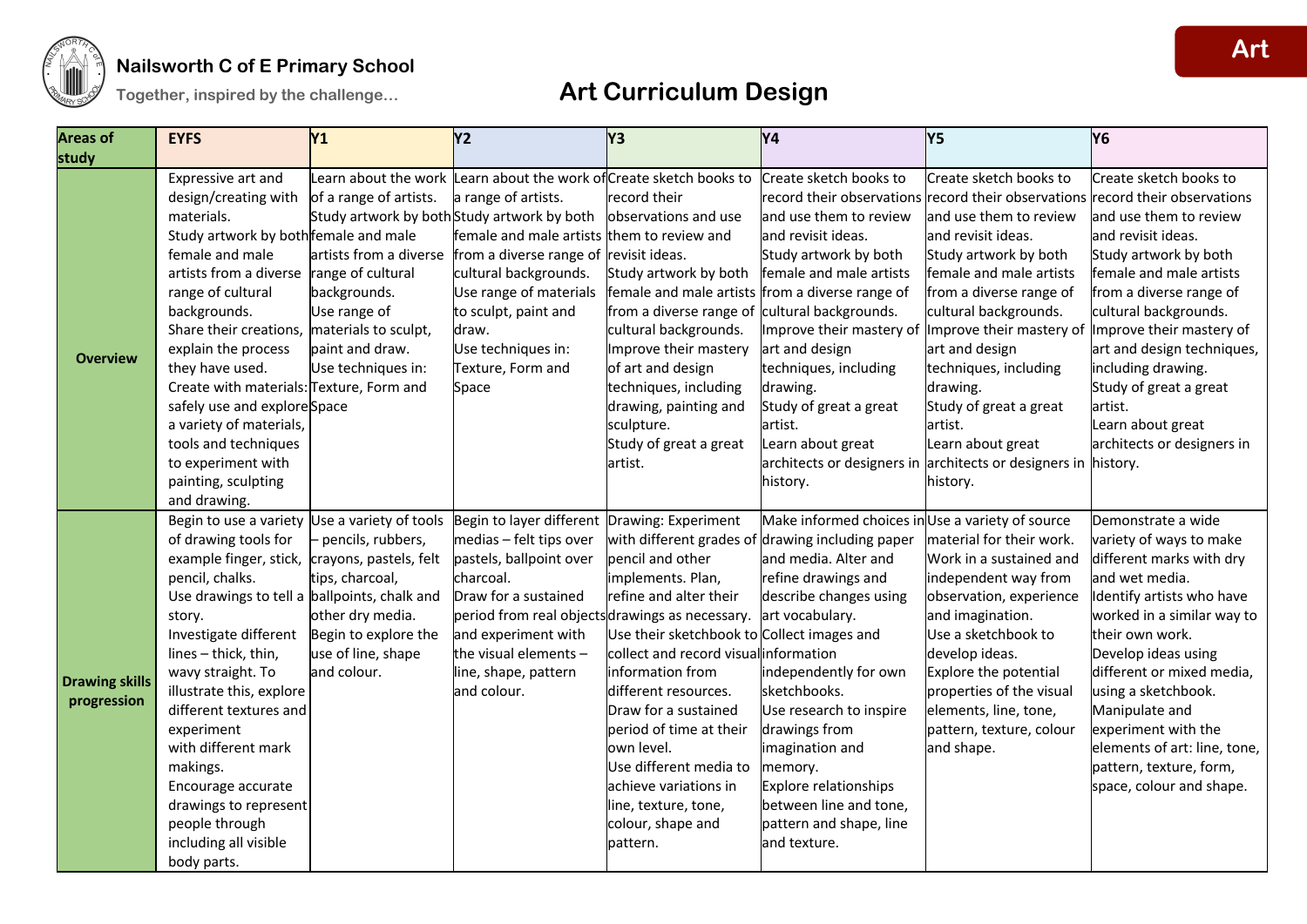

### **Nailsworth C of E Primary School**

| <b>Areas of study</b>   | <b>EYFS</b>                         | Y <sub>1</sub>                                                   | <b>Y2</b>                                     | Y <sub>3</sub>                            | <b>Y4</b>                                         | <b>Y5</b>                                                          | Y6                                                                             |
|-------------------------|-------------------------------------|------------------------------------------------------------------|-----------------------------------------------|-------------------------------------------|---------------------------------------------------|--------------------------------------------------------------------|--------------------------------------------------------------------------------|
|                         |                                     | Enjoy using a variety Experiment with paint Begin to control the |                                               | Use a range of brushes                    | Confidently control the                           | Confidently control the                                            | Work in a sustained and                                                        |
|                         | of tools including                  | media using a range                                              | types of marks                                | to demonstrate                            |                                                   | types of marks made and types of marks made and independent way to |                                                                                |
|                         | different size/ size                | of tools, e.g. different made in a range of                      |                                               | increasing control the                    |                                                   |                                                                    | experiment with different experiment with different develop their own style of |
|                         | brushes and tools                   | brush sizes, hands,                                              | painting techniques e.g. types of marks made  |                                           | effects and textures                              | effects and textures Inc.                                          | painting.                                                                      |
|                         | i.e. sponge brushes,                | feet, rollers and pads. layering, mixing                         |                                               | and experiment with                       | including blocking in                             | blocking in colour,                                                | This style may be through                                                      |
|                         | fingers, twigs.                     | Explore techniques                                               | media, and adding                             | different effects and                     | colour, washes, thickened washes, thickened paint |                                                                    | the development of colour,                                                     |
|                         |                                     | Recognise and namesuch as lightening and texture. Understand     |                                               | textures including                        | paint creating textural                           | creating textural effects.                                         | tone and shade.                                                                |
|                         | the primary colours darkening paint |                                                                  | how to make tints using blocking in colour,   |                                           | effects.                                          |                                                                    | Mix and match colours to Purposely control the types                           |
|                         | being used.                         | without the use of                                               | white and tones by                            | washes, thickened paintStart to develop a |                                                   | create atmosphere and                                              | of marks made and                                                              |
|                         | Mix and match                       | black or white.                                                  | adding                                        | creating textural                         | painting from a drawing.                          | light effects.                                                     | experiment with different                                                      |
|                         | colours to                          | Begin to show control black to make darker                       |                                               | effects.                                  | Begin to choose                                   | Mix colour, shades and                                             | effects and textures Inc.                                                      |
|                         | different artefacts                 | over the types of                                                | and lighter shades.                           | Use light and dark                        | appropriate media to                              | tones with confidence                                              | blocking in colour, washes,                                                    |
|                         | and objects.                        | marks made.                                                      | Build confidence in                           | within painting and                       | work with.                                        | building on previous                                               | thickened paint creating                                                       |
| <b>Painting skills</b>  | Explore working                     | Paint on different                                               | mixing colour shades                          | begin to explore                          | Use light and dark within knowledge.              |                                                                    | textural effects.                                                              |
| progression             | with paint on                       | surfaces with                                                    | and tones. Understand                         | complimentary colours. painting and show  |                                                   | Start to develop their                                             | Mix colour, shades and                                                         |
|                         | different surfaces                  | a range of media.                                                | the colour wheel and                          | Mix colour, shades and                    | understanding of                                  | own style using tonal                                              | tones with confidence                                                          |
|                         | and in different                    | Name the primary                                                 | colour spectrums. Be                          | tones with increasing                     | complimentary colours.                            | contrast and mixed                                                 | building on previous                                                           |
|                         | ways i.e. coloured,                 | colours and start to                                             | able to mix all the                           | confidence.                               | Mix colour, shades and                            | media.                                                             | knowledge.                                                                     |
|                         | sized and shaped                    | mix a range of                                                   | secondary colours using Become increasingly   |                                           | tones with increasing                             |                                                                    | Understanding which                                                            |
|                         | paper.                              | secondary colours,                                               | primary colours                               | confident in creating                     | confidence.                                       |                                                                    | works well in their work                                                       |
|                         |                                     | moving towards                                                   | confidently. Continue todifferent effects and |                                           | Work in the style of a                            |                                                                    | and why.                                                                       |
|                         |                                     | predicting resulting                                             | control the types of                          | textures with paint                       | selected artist (not                              |                                                                    |                                                                                |
|                         |                                     | colours.                                                         | marks made with the                           | according to what they                    | copying).                                         |                                                                    |                                                                                |
|                         |                                     |                                                                  | range of                                      | need for the task.                        |                                                   |                                                                    |                                                                                |
|                         |                                     |                                                                  | media. Use a suitable                         | Understand how to                         |                                                   |                                                                    |                                                                                |
|                         |                                     |                                                                  | brush to produce marks create a background    |                                           |                                                   |                                                                    |                                                                                |
|                         |                                     |                                                                  | appropriate to work.                          | using a wash                              |                                                   |                                                                    |                                                                                |
|                         |                                     |                                                                  | E.g. small brush for                          |                                           |                                                   |                                                                    |                                                                                |
|                         |                                     |                                                                  | small marks.                                  |                                           |                                                   |                                                                    |                                                                                |
|                         | Explore a range of                  | Roll, carve, make                                                | Explore sculpture                             | Shape, form and                           | Shape, form, model and                            | Shape, form, model and                                             | Shape, form, model and                                                         |
|                         | Malleable materials                 | marks on and knead                                               | of malleable materials                        | Construct malleable                       | Construct malleable and                           | construct from                                                     | join using malleable                                                           |
|                         | to make models or                   | malleable materials -                                            | and manipulate                                | and rigid materials.                      | rigid materials - clay                            | lobservation and                                                   | and rigid materials                                                            |
| <b>Sculpture skills</b> | pictures using -                    | dough, plasticine and                                            | malleable materials for                       | Construct a base                          |                                                   | imagination.                                                       | - wire/junk modelling,                                                         |
| progression             | playdough,                          | use them to make                                                 | a purpose - clay                              | for extending and                         |                                                   | Plan a wire supported                                              | paper, card and mod rock                                                       |
|                         | plasticine, clay, salt              | objects for a purpose.                                           |                                               | modelling other shapes                    |                                                   | sculpture through                                                  |                                                                                |
|                         | dough, cooking                      | Use patterns.                                                    |                                               | papier-mâché - and                        |                                                   | drawing and other                                                  |                                                                                |
|                         | materials.                          |                                                                  |                                               | use for a purpose.                        |                                                   | preparatory work.                                                  |                                                                                |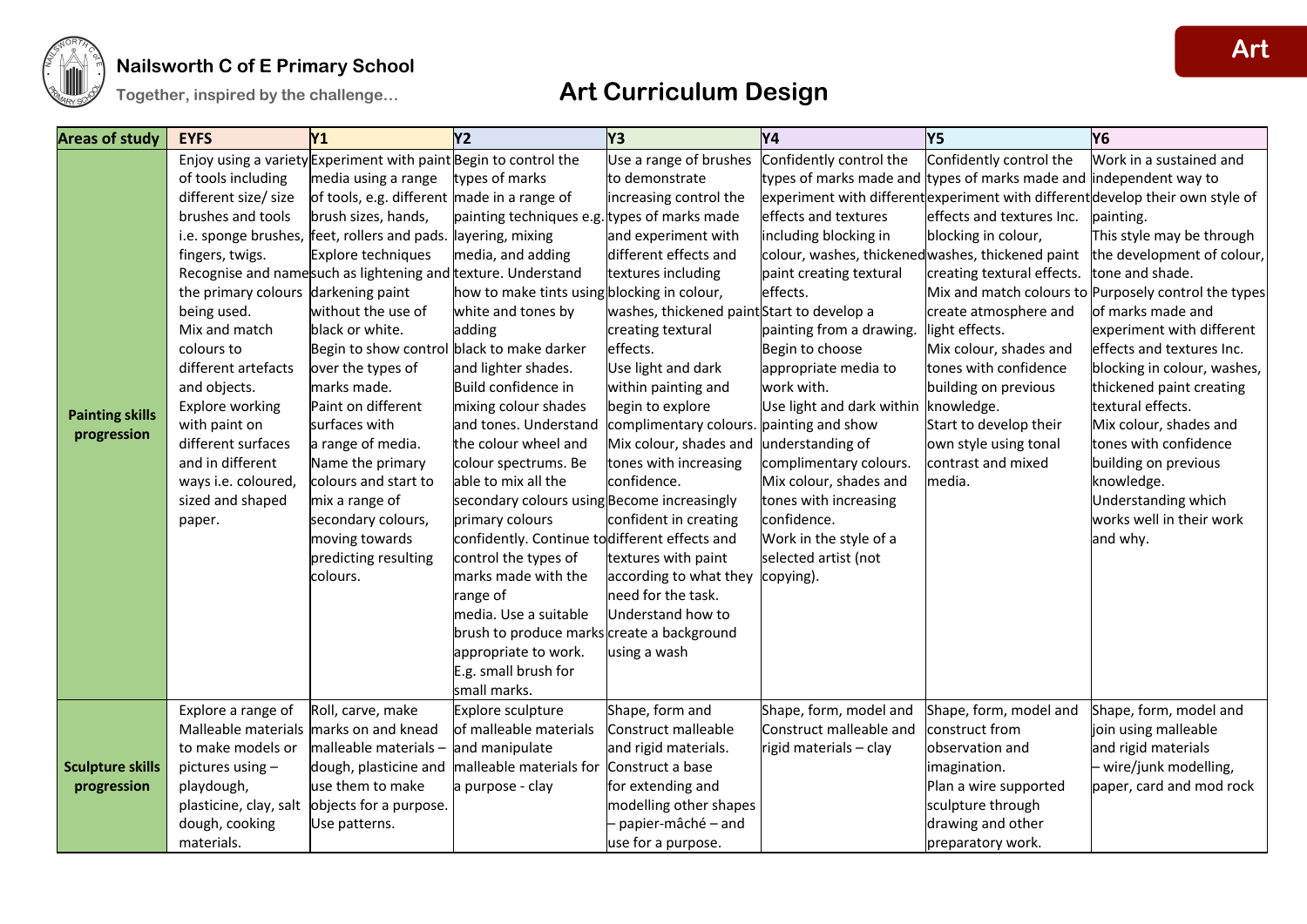

### **Nailsworth C of E Primary School**

| <b>Areas of study</b>  | <b>EYFS</b>                        | Y1                                                          | Y <sub>2</sub>                                 | Y3                                              | Y4                                           | Y5                                          | Y <sub>6</sub>                                      |
|------------------------|------------------------------------|-------------------------------------------------------------|------------------------------------------------|-------------------------------------------------|----------------------------------------------|---------------------------------------------|-----------------------------------------------------|
|                        | Handle different                   | Sort materials                                              | Overlap and overlay                            | Use scissors to cut                             | Embellish using stitching                    | <b>Explore the translucent</b>              | Design an artefact, using                           |
|                        | materials from                     | according to specific                                       | materials.                                     | complex shapes.                                 | and appliqué techniques.                     | nature of tissue paper.                     | knowledge of techniques,                            |
|                        | class resources.                   | qualities e.g. warm,                                        | Describe contrasts in                          | Explore cutting skills                          | Make patterns with                           | Combine collage with                        | for a specific outcome.                             |
|                        | Sort materials                     | cold, soft, shiny etc.                                      | texture and colour.                            | through paper collage,                          | interlocking shapes.                         | other 2D techniques.                        |                                                     |
|                        | according to                       | Cut and stick a variety Use the natural                     |                                                | low relief, fabric collage Explore positive and |                                              | Select materials by colour                  |                                                     |
| <b>Collage skills</b>  | specific qualities                 | of materials.                                               | environment or                                 | etc.                                            | negative shapes                              | and texture to match                        |                                                     |
| progression            | e.g. warm, cold,                   | Cut wide and narrow                                         | townscape as a                                 | Apply glue accurately.                          | Plan and work from a                         | intentions                                  |                                                     |
|                        | soft, shiny etc.                   | paper strips.                                               | stimulus.                                      | Use computing to                                | plan to produce a collage                    |                                             |                                                     |
|                        | Cut and stick a                    | Explore horizontal                                          | Explore families of                            | explore collage e.g. cut                        |                                              |                                             |                                                     |
|                        | variety of                         | and vertical strips.                                        | shapes and                                     | and paste.                                      |                                              |                                             |                                                     |
|                        | materials.                         |                                                             | arrangements in a                              |                                                 |                                              |                                             |                                                     |
|                        |                                    |                                                             | variety of manners.                            |                                                 |                                              |                                             |                                                     |
|                        |                                    | Print with a range of                                       | <b>Build repeating</b>                         | Create printing                                 | Create printing blocks                       | Create printing blocks                      | Create printing blocks by                           |
|                        |                                    | hard and soft                                               | patterns and recognise                         | blocks using a relief                           | by simplifying an initial                    | by simplifying an initial                   | simplifying an initial sketch                       |
|                        |                                    | materials e.g. corks,                                       | battern in the                                 | or impressed                                    | sketch book idea.                            | sketch book idea.                           | book idea.                                          |
|                        |                                    | pen barrels, sponge.                                        | environment. Create                            | method.                                         | Create repeating                             | Use relief or impressed                     | Use relief or impressed                             |
| <b>Printing skills</b> |                                    | Make simple marks                                           | simple printing blocks.                        | Create repeating                                | patterns.                                    | method.                                     | method.                                             |
| progression            |                                    |                                                             | on rollers and printing Design more repetitive | Patterns.                                       | Print with two colour                        | Create prints with three                    | Create prints with three                            |
|                        |                                    | palettes. Take simple                                       | patterns.                                      | Print with two colour                           | overlays                                     | overlays.                                   | overlays.                                           |
|                        |                                    | prints i.e. mono -                                          |                                                | overlay                                         |                                              | Work into prints with a                     | Work into prints with a                             |
|                        |                                    | printing.                                                   |                                                |                                                 |                                              |                                             | range of media e.g. pens, range of media e.g. pens, |
|                        |                                    |                                                             |                                                |                                                 |                                              | colour pens and paints.                     | colour pens and paints.                             |
|                        | <b>Ancient Chinese</b>             | Prehistoric (3800BC)                                        | Ancient Egyptian                               | Prehistoric (38000BC)                           | Ancient Roman (0000)                         | Middle ages (500AD)                         | Leonardo Da Vinci (1452-                            |
|                        | Terracotta Army                    | Michelangelo (1475-                                         | (3100BC-332BC) Gian                            |                                                 | Ancient Greek sculptureRomanesque (1000AD to | Albrecht Durer (1471-                       | 1519) (Rembrandt (1606-                             |
|                        | (210-209BC) Henri                  | 1564) Peter Rubens                                          | Lorenzo Bernini (1598-                         |                                                 | (800BC-600AD) Antonio 12th century) Johannes | 1528) Edgar Degas (1834-1669) Louisa Roldan |                                                     |
|                        | Rousseau (1844-                    | (1577-1640) Vincent                                         | 1680) Claude Monet                             | Canova (1757-1822)                              | Vermeer (1632-1675)                          | 1917) Henri Matisse                         | (1653-1706) Henri Matisse                           |
| Artists/artworks       | 1910) 'The Starry                  | van Gogh (1853-1890) (1840-1926) Vincent                    |                                                | Henri Matisse (1869-                            | Rodin (1840-1917)                            | (1869-1964) Picasso                         | (1869-1954) Edward                                  |
| studied (in            | Night' Vincent van                 | Henri Matisse (1869-                                        | Van Gogh (1853-1890)                           | 1954) Georges Braque                            | Gustav Klimt (1862-1918) (1881-1973) Henry   |                                             | Hopper (1882-1967)                                  |
| chronological          | Gogh (1853-1890)                   | 1954) Piet Mondrian                                         | Constantin Brancusi                            | (1882-1963) Aaron                               | Wasilly Kandinsky (1866 ·                    | Moore (1898-1986)                           | Salvador Dali (1904-1989)                           |
| order)                 |                                    | Hilma af Klint (1862-(1930) Yayoi Kasuma                    | (1876-1957) Horace                             | Douglas (1899-1979)                             | 1944) Henri Matisse                          | Barbara Hepworth (1903-                     | Louise Bourgeois (1911-                             |
|                        |                                    | 1944) Henri Matisse (Contemporary) Sarah Pippin (1888-1946) |                                                | Jackson Pollock (1912-                          | (1869-1954) Giacometti                       | 1975) Philip Johnson                        | 2010) Bridget Riley                                 |
|                        | (1869-1954) Owen                   | <b>Morris</b>                                               | Henri Matisse (1869-                           | 1956) Zaha Hadid                                | (1901-1966) Marcel                           | $(1906 - 2005)$                             | (contemporary) Rei                                  |
|                        | Mann (contemporary) (contemporary) |                                                             | 1954) Banksy                                   | (contemporary) Anish                            | Breuer (1902-1981)                           |                                             | Kawakubo (contemporary)                             |
|                        | Stik (contemporary)                |                                                             | (contemporary)                                 | Kapoor (contemporary)                           |                                              |                                             |                                                     |